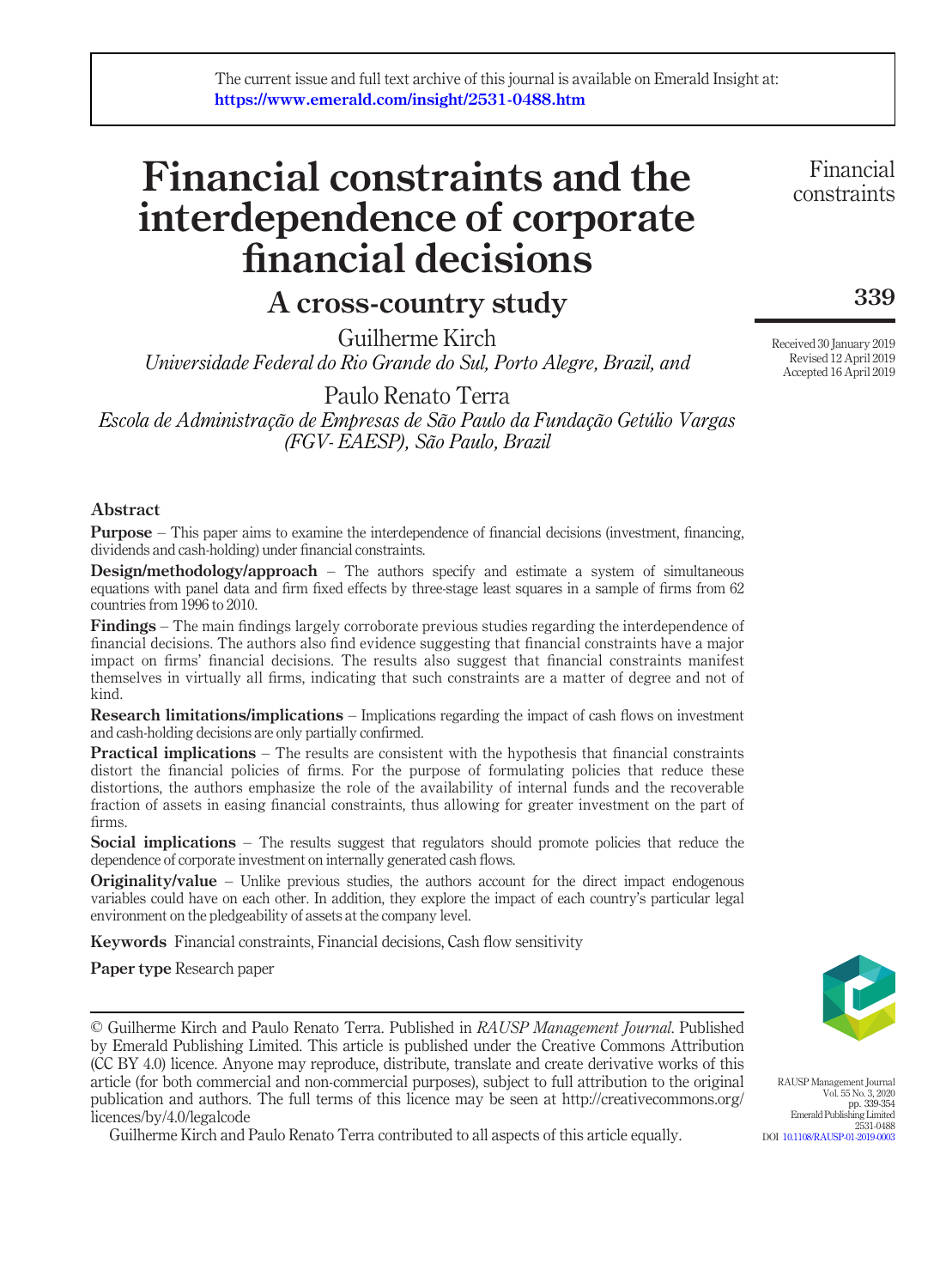#### 1. Introduction RAUSP

55,3

340

In October 2018, the shares of the global brewing company Anheuser-Busch InBev had their most significant drop in a decade when it announced a 50 per cent cut in its dividends. Felipe Dutra, its chief financial officer, justified the sharp dividend reduction as necessary to pay down quickly its \$108bn in debt from the acquisition of SABMiller in 2016 ([Abboud, 2018\)](#page-14-0). AB InBev is but one concrete example of how intertwined investment, financing and dividends decisions are in the corporate world. In this paper, we approach such a problem from a broad cross-country perspective. Our results help the understanding of the drivers of joint financial decisions and how financial constraints affect firms in different institutional environments.

In the credit market, informational asymmetries between individuals can cause credit rationing ([Jaffee and Russell, 1976;](#page-15-0) [Stiglitz & Weiss, 1981\)](#page-15-1). Moreover, problems of information asymmetry can raise the cost of external financing to the point where it becomes prohibitive for certain firms [\(Greenwald, Stiglitz, & Weiss, 1984](#page-15-2); [Myers & Majluf,](#page-15-3) [1984](#page-15-3)). Given these market imperfections, investment decisions could prove sensitive to the availability of internal funds and firm borrowing capacity. Besides, firms could also demand cash to alleviate the effects of financial constraints on future investments.

Among the most important recent theoretical developments in this stream of literature are the contributions of [Acharya, Almeida, and Campello \(2007\)](#page-14-1) and [Almeida and Campello](#page-14-2) [\(2007\)](#page-14-2). Concerning the former, the main implication is that firms with higher asset pledgeability have greater access to credit, can make more investments and have higher sensitivity of investment to cash flows *vis-à-vis* firms with lower asset pledgeability. In the latter, [Acharya et al. \(2007\)](#page-14-1) show that financially constrained firms with high hedging needs demand liquidity and thus the demand for cash should be sensitive to internally generated cash flows. These authors also show that the sensitivity of debt to cash flows is positive (negative) for firms with high (low) hedging needs.

Notwithstanding this, credit constraints imply that, contrary to the proposition put forward by [Modigliani and Miller \(1958\),](#page-15-4) financial decisions are interdependent. Under credit rationing, investments in fixed assets, the maintenance of cash reserves, and dividend distributions are subject to the availability of internal and external funds. In other words, with the imposition of capital constraints, a firm's various forms of expenditure compete for limited funds, and thus financial decisions are determined simultaneously.

Although financial decisions could be determined simultaneously, investment, financing and liquidity demand models are generally estimated separately in the empirical literature. Some exceptions are the studies of [Dhrymes and Kurz \(1967\),](#page-14-3) [Fama \(1974\)](#page-14-4), [McCabe \(1979\),](#page-15-5) [McDonald, Jacquillat, and Nussenbaum \(1975\)](#page-15-6), [Mueller \(1967\)](#page-15-7) and [Peterson and Benesh](#page-15-8) [\(1983\)](#page-15-8), among others. These studies are characterized by using systems of simultaneous equations to analyze the relations among firms' major financial decisions.

We empirically examine the implications of the models developed by [Acharya](#page-14-1) *et al.* [\(2007\)](#page-14-1) and [Almeida and Campello \(2007\)](#page-14-2) in a context of simultaneity among firms' financial decisions in a sample of 62 countries. By taking the interdependence of financial decisions into account, we grasp a broader understanding of the decision-making process. As [Mueller](#page-15-7) [\(1967,](#page-15-7) p. 58) states, "a complete understanding of this decision process can be obtained only by explicitly accounting for the numerous interactions which are a result of this simultaneity." Exploring this problem in a cross-country sample enables us to account for institutional differences that might give us a universal insight into the problem.

Our study contributes to the literature in several ways. First, we update the pioneering studies of [Dhrymes and Kurz \(1967\)](#page-14-3), [McCabe \(1979\)](#page-15-5), [McDonald et al. \(1975\)](#page-15-6) and [Peterson](#page-15-8) [and Benesh \(1983\).](#page-15-8) Second, the system of simultaneous equations is estimated with panel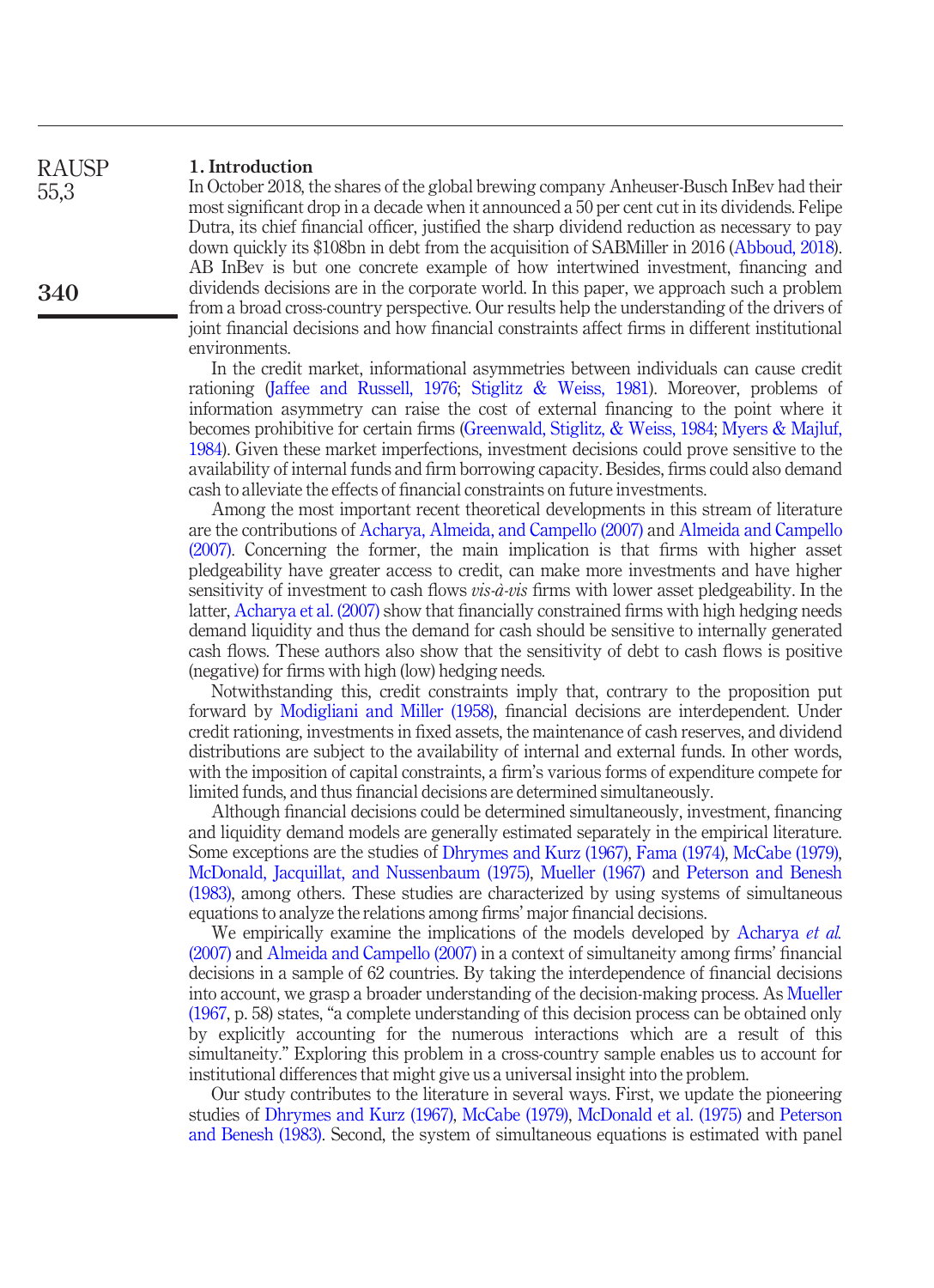data and firm fixed effects, as proposed by [Cornwell, Schmidt, and Wyhowski \(1992\)](#page-14-5), rather than a series of cross-sectional estimations.

[Chang, Dasgupta, Wong, and Yao \(2014\),](#page-14-6) [Dasgupta, Noe, and Wang \(2011\)](#page-14-7) and [Gatchev,](#page-15-9) [Pulvino, and Tarhan \(2010\)](#page-15-9) also analyze firms' financial decisions by estimating a system of equations. In these studies, the system of equations only includes the explanatory variables considered to be predetermined and exogenous. Unlike the present study, those equations do not include the other endogenous variables among the explanatory variables, thus ignoring the direct impact these variables could have on financial decisions.

Other recent studies related to ours include [Agliardi, Agliardi, and Spanjers \(2016\)](#page-14-8) which investigated the joint capital structure, dividend and liquidity demand decisions of firms using a behavioral approach. The authors model financial decisions under an ambiguity theory framework and find that ambiguity aversion has a first-order impact on those financial decisions. Exploratory empirical results from a cross-country sample provide initial support to the authors' model. [Baños-Caballero, García-Teruel, and Martínez-Solano](#page-14-9) [\(2014\)](#page-14-9) study the effect of financial constraints on working capital investment, and how their interplay affects financial performance in a sample of British companies. The authors find that for more financially constrained firms the optimal investment in working capital is lower than otherwise less constrained companies, which suggests severe impacts due to higher financing costs or greater capital rationing. Finally, [Wang \(2010\)](#page-15-10) explores the interrelationship between investment, financing and dividend policies for high-tech firms in Taiwan and China. The author finds evidence that firms from that industry adopt different financial strategies subject to their own environments. None of these studies, however, has the same breadth and scope of ours in terms of countries, industries and financial decisions studied.

Finally, we explore the impact of the legal environment on firms' borrowing capacity to eliminate an alternative hypothesis associated with the results of [Almeida and Campello](#page-14-2) [\(2007\)](#page-14-2). These authors explore the variability in asset composition among firms as a source of variation in the pledgeability of firm assets. However, the composition of assets is partly determined by industry and, thus, the measure used by [Almeida and Campello \(2007\)](#page-14-2) could be capturing other industry-related effects associated with corporate investment and not only variations in asset pledgeability. To explore the variability in asset pledgeability in more depth, we measure this variable conditional on each country's particular legal environment. We believe that the results of this strategy constitute original evidence that is complementary to [Almeida and Campello](#page-14-2)'s (2007) regarding a credit multiplier at the firm level.

We estimate the system of equations for a sample of 8,791 firms from 62 different countries[\[1](#page-13-0)] for the period from 1996 to 2010. The main results can be summarized as follows:

- The sensitivity of investment to cash flows is positive and increasing in the pledgeability of assets for both groups of firms, but the marginal effect of cash flows on investment is higher for firms classified as constrained.
- The sensitivity of cash to cash flows is positive and independent of hedging needs for firms classified as constrained and positive for firms classified as unconstrained with low hedging needs, but the marginal effect of cash flows on cash savings is higher for constrained firms.
- The sensitivity of debt to cash flows is negative for both groups of firms and independent of hedging needs, but the marginal effect of cash flows on debt issuance is higher (in absolute value) for firms classified as constrained.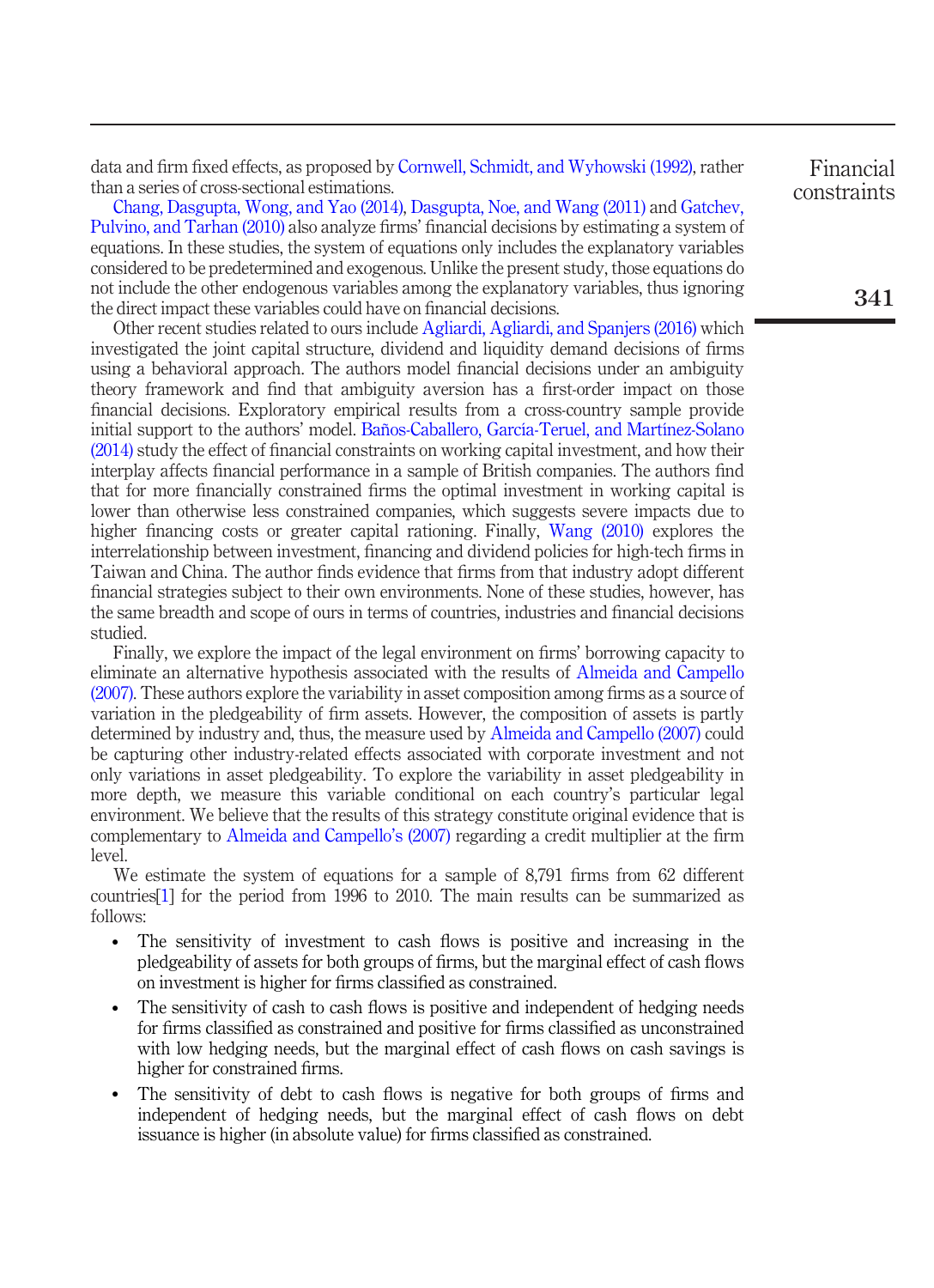Our results suggest that the main financial decisions are interdependent and are sensitive to the availability of internal funds, supporting predictions about the effects of credit market frictions on the firm's financial policy. Specifically, our results are consistent with the following predictions: RAUSP 55,3

- there is a credit multiplier effect at the firm level;
- firms save cash from cash flows to overcome future financial constraints; and
- firms prefer internal funds to external financing.

Our results also suggest that the effects of financial constraints are more severe for firms classified as constrained, corroborating the results of cross-countries studies by [Becker and](#page-14-10) [Sivadasan \(2010\)](#page-14-10), [Francis, Hasan, Song, and Waisman \(2013\),](#page-14-11) [Islam and Mozumdar \(2007\),](#page-15-11) [Khurana, Martin, and Pereira \(2006\)](#page-15-12) and [Kusnadi and Wei \(2011\)](#page-15-13).

Overall, we believe that our results convey a critical message: financial constraints manifest themselves virtually in all firms, possibly at different intensities, indicating that the restrictions are a matter of degree and not of kind. Finally, despite methodological differences, our results largely corroborate those of [Dhrymes and Kurz \(1967\),](#page-14-3) [McCabe](#page-15-5) [\(1979\)](#page-15-5), [McDonald](#page-15-6) et al. (1975), [Mueller \(1967\),](#page-15-7) [Peterson and Benesh \(1983\)](#page-15-8) and, more recently, [Gatchev](#page-15-9) *et al.* (2010).

The remainder of this paper is organized as follows. In the next section, we develop our research hypotheses. In Section 3, we present the empirical model, the estimation procedure and the sample selection criteria. In Section 4, we discuss our main results. Finally, in Section 5, we present our final comments and advice for regulatory bodies.

#### 2. Research hypotheses

342

The hypotheses in this study stem from the empirical implications of models proposed by [Acharya](#page-14-1) et al. (2007) and [Almeida and Campello \(2007\)](#page-14-2) for the financial decisions of a firm. Regarding investment decisions, we formulate the following research hypothesis:

H1. Investment-cash flow sensitivity is positive and increasing in the recoverable fraction of assets for financially constrained firms and null for financially unconstrained firms.

According to [Almeida and Campello \(2007\),](#page-14-2) if credit is rationed and the severity of the rationing is a decreasing function of the recoverable fraction of assets, firms with a higher fraction of recoverable assets have greater access to credit and can make more investments  $vis-\hat{a}-vis$  firms with a smaller fraction of recoverable assets. As shown by [Almeida and](#page-14-2) [Campello \(2007\),](#page-14-2) given a positive shock to the availability of internal funds, the investments of constrained firms with a greater fraction of recoverable assets respond with greater intensity when compared to the investments of constrained firms with a smaller fraction of recoverable assets, due to higher endogenous variation in credit capacity of the former vis-à-vis the latter. [Almeida and Campello \(2007\)](#page-14-2) call this the credit multiplier effect.

Regarding the firm's demand for liquidity, we formulate the following hypothesis:

H2. The cash flow sensitivity of cash is positive (null) for constrained firms with high (low) hedging needs.

In the model of [Almeida, Campello, and Weisbach \(2004\),](#page-14-12) the demand for liquidity arises as a means of ensuring that the firm is capable of investing in the future. However, as pointed out by [Acharya et al. \(2007\)](#page-14-1), the choice of the appropriate instrument to transfer resources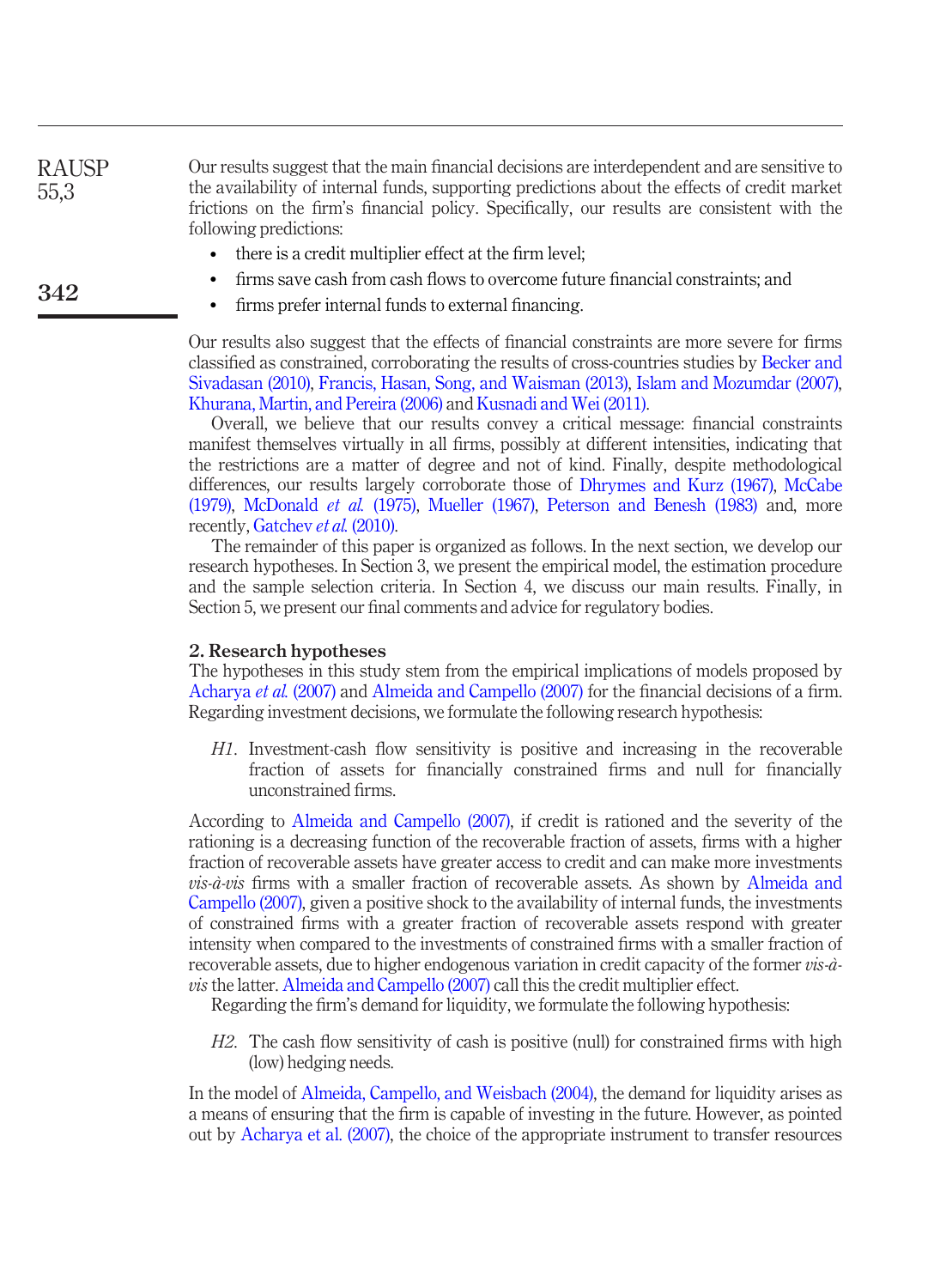<span id="page-4-0"></span>among states of nature depends on the firm's hedging needs. Constrained firms with high hedging needs (i.e. firms for which the correlation between investment opportunities and cash flows is low) choose to increase their cash holdings in periods of high cash flows as a means of transferring such funds to states of nature in which cash flows are low. Thus, the cash holdings of such firms should be positively sensitive to cash flows. For constrained firms with low hedging needs, increasing the borrowing capacity is a more efficient means of increasing the investment capacity in states of nature in which cash flows are high. Thus, such firms require no (additional) cash holdings for hedging purposes, and their cash flow sensitivity of cash should be null.

We formulate the following research hypothesis regarding the decision to issue new debt:

H3. The sensitivity of debt to cash flows is positive (negative) for constrained firms with high (low) hedging needs.

In the model of [Acharya et al. \(2007\)](#page-14-1), constrained firms with high hedging needs use cash flows generated at times when investment opportunities are low as collateral for new loans and thus further increase their cash reserves. Therefore, such firms should have a positive cash flow sensitivity of debt. Constrained firms with low hedging needs, in turn, do not demand cash for hedging purposes and therefore use surplus cash flows to reduce debt and thereby increase their future borrowing capacity. Thus, such firms should have a negative cash flow sensitivity of debt.

As for financially unconstrained firms, [Acharya et al. \(2007\)](#page-14-1) argue that, due to other possible benefits and/or costs associated with cash holdings and debt, cash and debt sensitivities to cash flows could differ from zero, but such sensitivities should be independent of the firm's hedging needs.

#### 3. Research method

This section presents the empirical model used to test the research hypotheses, describes the estimation process and, finally, details the sample selection procedures and  $\alpha$  priori classification of the firms as either financially constrained or unconstrained.

#### 3.1 Empirical model and estimation procedure

As noted by [Mueller \(1967\),](#page-15-7) a thorough understanding of a firm's decisions can only be achieved by explicitly recognizing the various interactions that result from the simultaneity among its decisions. With this purpose in mind, we estimate the following system of simultaneous equations for firm  $i$  and period  $t$ .

$$
I_{i,t} = \alpha_{0i} + \alpha_1 \Delta Cash_{i,t} + \alpha_2 Div_{i,t} + \alpha_3 \Delta Debt_{i,t} + \alpha_4 \Delta NWC_{i,t} + \alpha_5 K_{i,t-1} + \alpha_6 Q_{i,t-1} + \alpha_7 CF_{i,t} + \alpha_8 RFA_{i,t} + \alpha_9 (CF_{i,t} \times RFA_{i,t}) + \mu_t + \varepsilon_{i,t}^I
$$
\n(1)

$$
\Delta Cash_{i,t} = \beta_{0i} + \beta_1 I_{i,t} + \beta_2 Div_{i,t} + \beta_3 \Delta Debt_{i,t} + \beta_4 \Delta NWC_{i,t} + \beta_5 Cash_{i,t-1} + \beta_6 Size_{i,t} + \beta_7 Q_{i,t} + \beta_8 CF_{i,t} + \beta_9 (CF_{i,t} \times HN_i) + \eta_t + \varepsilon_{i,t}^{ACash}
$$
\n(2)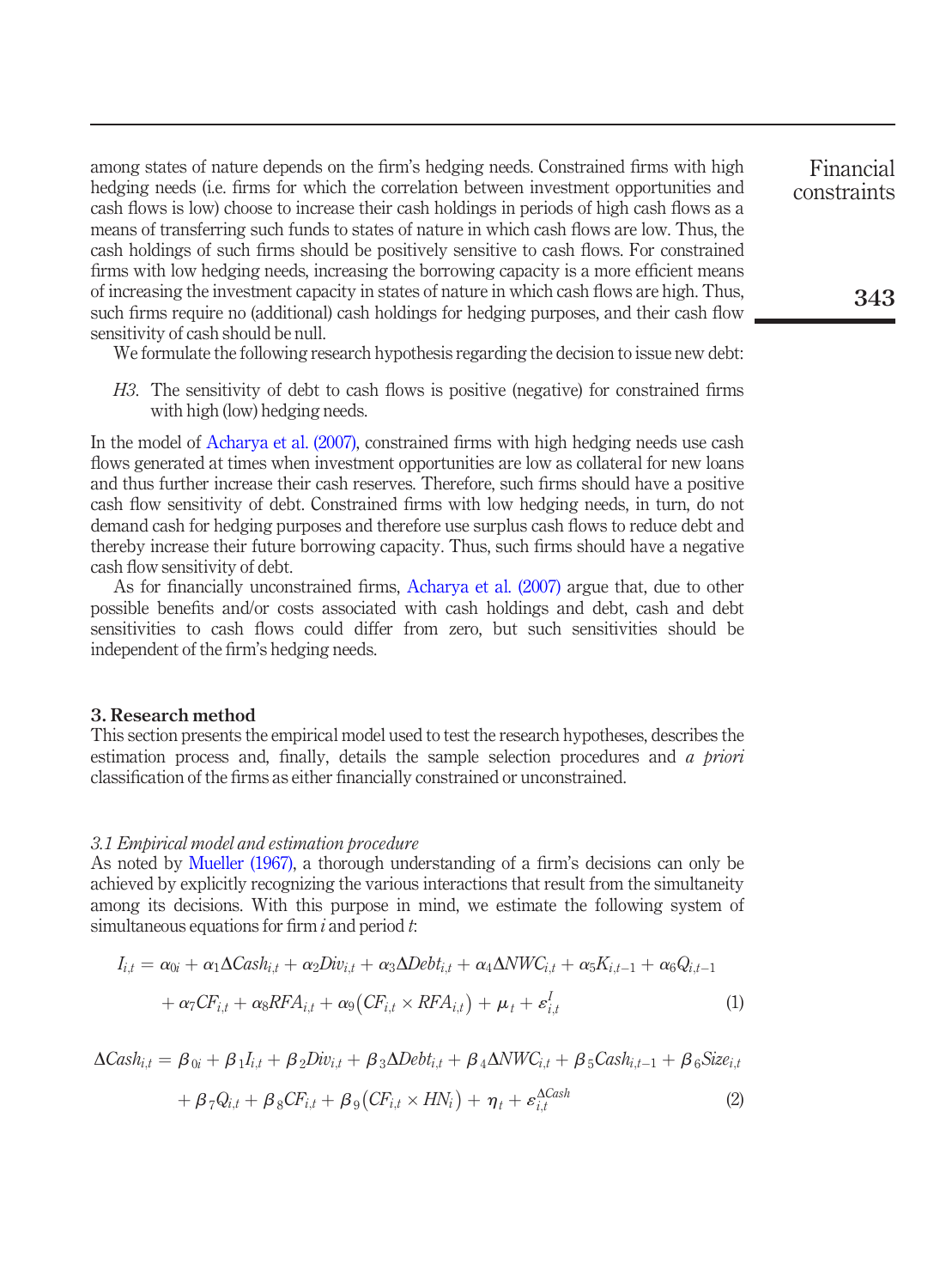<span id="page-5-0"></span>RAUSP 
$$
Div_{i,t} = \gamma_{0i} + \gamma_1 I_{i,t} + \gamma_2 \Delta Cash_{i,t} + \gamma_3 \Delta Debt_{i,t} + \gamma_4 \Delta NWC_{i,t} + \gamma_5 Div_{i,t-1} + \gamma_6 Size_{i,t} + \gamma_7 Q_{i,t} + \gamma_8 CF_{i,t} + \tau_t + \varepsilon_{i,t}^{Div}
$$
\n(3)

$$
\Delta Debt_{i,t} = \pi_{0i} + \pi_1 I_{i,t} + \pi_2 \Delta Cash_{i,t} + \pi_3 Div_{i,t} + \pi_4 \Delta NWC_{i,t} + \pi_5 Debt_{i,t-1} + \pi_6 Size_{i,t} + \pi_7 Q_{i,t} + \pi_8 CF_{i,t} + \pi_9 (CF_{i,t} \times HN_i) + \pi_{10} RFA_{i,t} + \pi_{10} Risk_{i,t} + \kappa_t + \varepsilon_{i,t}^{\Delta Debt}
$$
\n(4)

This is not a structural system in which the equations derive directly from a firm's optimization problem. The system proposed herein intends merely to assess the relations among the endogenous variables and these variables' relations with their main determinants, which are derived from the financial literature, without inferring causality.

The endogenous variables of the system are an investment in physical capital  $(I_i, t)$ , changes in cash holdings ( $\Delta Cash_{i,t}$ ), dividends ( $Div_{i,t}$ ) and change in short- and long-term debt ( $\Delta Det_{i,t}$ ). The explanatory variables of the system are lagged capital stock  $(K_{i,t-1})$ , lagged cash holdings  $(Cash_{i,t-1})$ , dividends paid the previous year  $(Div_{i,t-1})$ , the lagged stock of debt (*Debt<sub>i,t-1</sub>*), changes in net working capital ( $\Delta NWC_{i,t}$ ), current and lagged Tobin's Q  $(Q_{i,t}, Q_{i,t-1})$ , firm size (Size<sub>i,t</sub>), cash flows generated over the period (CF<sub>i,t</sub>), the recoverable fraction of firm assets  $(RFA_{i,t})$ , the interaction between these latter two variables, the interaction between the firm's cash flows and hedging needs  $(HN<sub>i</sub>)[2]$  $(HN<sub>i</sub>)[2]$  $(HN<sub>i</sub>)[2]$  and the firm's operational risk  $(Risk<sub>i,t-1</sub>)$ . A table with the expected signs of these variables is available upon request.

We applied the within transformation to the data to eliminate firm fixed effects, and we estimate the transformed system using the three-stage least squares method (3SLS). [Cornwell](#page-14-5) *et al.* (1992) show that the maximum likelihood estimation of the original system is equivalent to that of the system after the within the transformation, thus justifying the estimation procedure adopted herein. We include dummy year variables to capture time effects.

#### 3.2 Sample, data collection and treatment

344

The initial sample includes all firms in the manufacturing sector – Standard Industrial Classification (SIC) codes 2000-3999 – whose accounting and market information are available in the Compustat Global and Compustat North America databases for the period from 1996 to 2010[\[3\]](#page-13-2). All values are converted to US\$ and adjusted for inflation to constant 2010 dollars using the Consumer Pricing Index (CPI). The exchange rates are from the International Monetary Fund[\[4\]](#page-14-13), and the Consumer Price Index is collected from the US Bureau of Labor Statistics. We drop from the sample those firms in which the following (firm-year) situations are observed:

- capital stock of less than US\$5m (December 2010 values);
- $\bullet$  sales or asset growth greater than 100 per cent (lower limit bound at  $-100$  per cent); and
- a Tobin's Q (current and lagged) that is negative or greater than 10.

In defining these exclusions, we follow the lead of [Almeida and Campello \(2007\)](#page-14-2), who also use similar selection criteria. In addition, each firm must present at least two years of complete accounting and market information necessary to estimate the empirical models.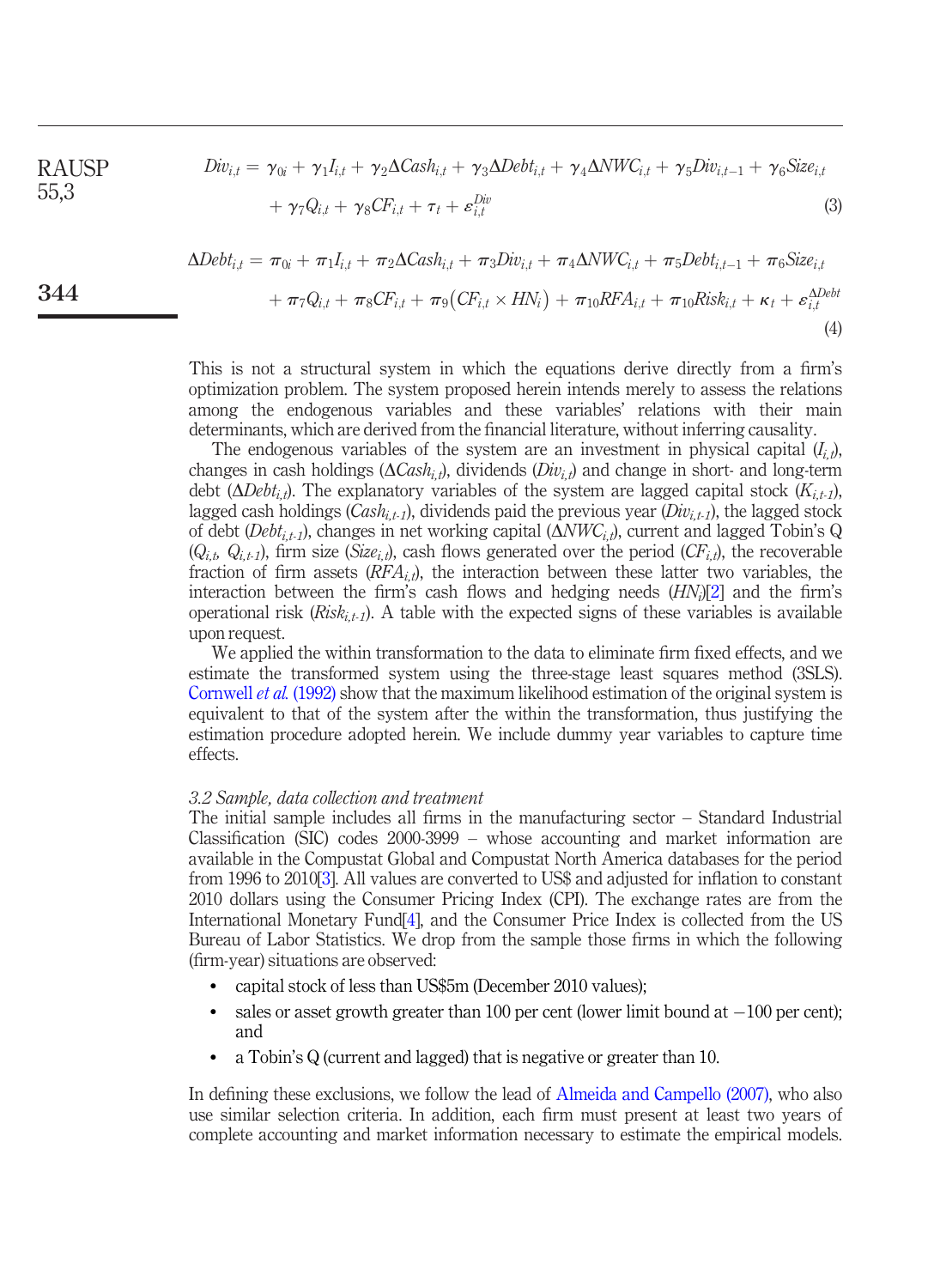The final sample consists of 60,488 observations (8,791 firms, unbalanced panel) from 62 countries.

[Almeida and Campello \(2007\)](#page-14-2) explore the variability in the composition of assets among firms as a source of variation in the recoverable fraction of assets. However, we could argue that asset composition is determined partly by the firm's industry and thus the measure used by those authors could be capturing other industry effects associated with corporate investment and not only variations in the recoverable fraction of assets. We believe that by combining firm- and country-level variables, we can mitigate this alternative hypothesis, and we thus hope that our study contributes to a better understanding of the factors that affect the financial decisions of firms in a credit-constrained environment.

To explore the variability of the pledgeability of a firm's assets arising from the legal environment, we use a variable at the country level developed and computed by [Djankov,](#page-14-14) [Hart, McLiesh, and Shleifer \(2008\).](#page-14-14) Asset tangibility alone only measures the fraction of assets that can be offered as collateral and does not indicate how much of them can be recovered by creditors in the event of default (the true collateralizable value of the assets). Therefore, to determine the recoverable fraction of assets, the tangibility of firm assets is multiplied by the efficiency of debt enforcement at the country level. Debt enforcement is designed by [Djankov et al. \(2008\)](#page-14-14) and measures the fraction of assets that can be recovered by creditors in the event of debt default. This measure is based on the procedures (most likely) used in each country to handle cases of corporate bankruptcy and accounts for costs, time, discount rate and so forth, of bankruptcy proceedings for a set of 88 countries.

Following [Acharya et al. \(2007\),](#page-14-1) we classify firms concerning their hedging needs based on the correlation between a firm's cash flows and the industry's sales growth in the subsequent three years. We classify as having high hedging needs those firms whose correlation is statistically negative and for which the number of firms within the industry is greater than or equal to two in at least 75 per cent of the observations used to compute the correlation.

Firms are *a priori* classified between financially constrained and unconstrained according to the size of their total assets. [Almeida](#page-14-12) *et al.* (2004), [Almeida and Campello \(2007\)](#page-14-2), [Dasgupta et al., \(2011\),](#page-14-7) [Gilchrist and Himmelberg \(1995\)](#page-15-14), [Kusnadi and Wei \(2011\)](#page-15-13), among others, also use size to ex-ante classify firms in these groups. For each country, industry (two-digit SIC code), and year, firms in the three lower (upper) deciles are classified as constrained (unconstrained). At least five firms with data for total assets in each country, industry and year are required[\[5](#page-14-15)]. For robustness, and guided by the evidence presented in [Kaplan and Zingales \(1997\),](#page-15-15) we also report the results based on the financial slack criteria (we use our Cash variable as a measure of financial slack). In each country and year, we classify as constrained (unconstrained) those firms in the three lower (upper) deciles of our financial slack measure.

Finally, to mitigate problems arising from outliers, we adopt the following procedures:

- we truncate the asset tangibility variable above one (100 per cent); and
- we winsorize all other continuous variables at the firm level (except for firm size) at 1 per cent in both tails.

[Table I](#page-7-0) presents the operationalization of each variable. These definitions follow the pertinent literature, except for the recoverable fraction of assets.

#### 4. Results

We present the analysis of the results in two parts. The first includes the analysis of the descriptive statistics of the variables in the system of [equations \(1\)](#page-4-0)[-\(4\)](#page-5-0). In the second part, we

Financial constraints

345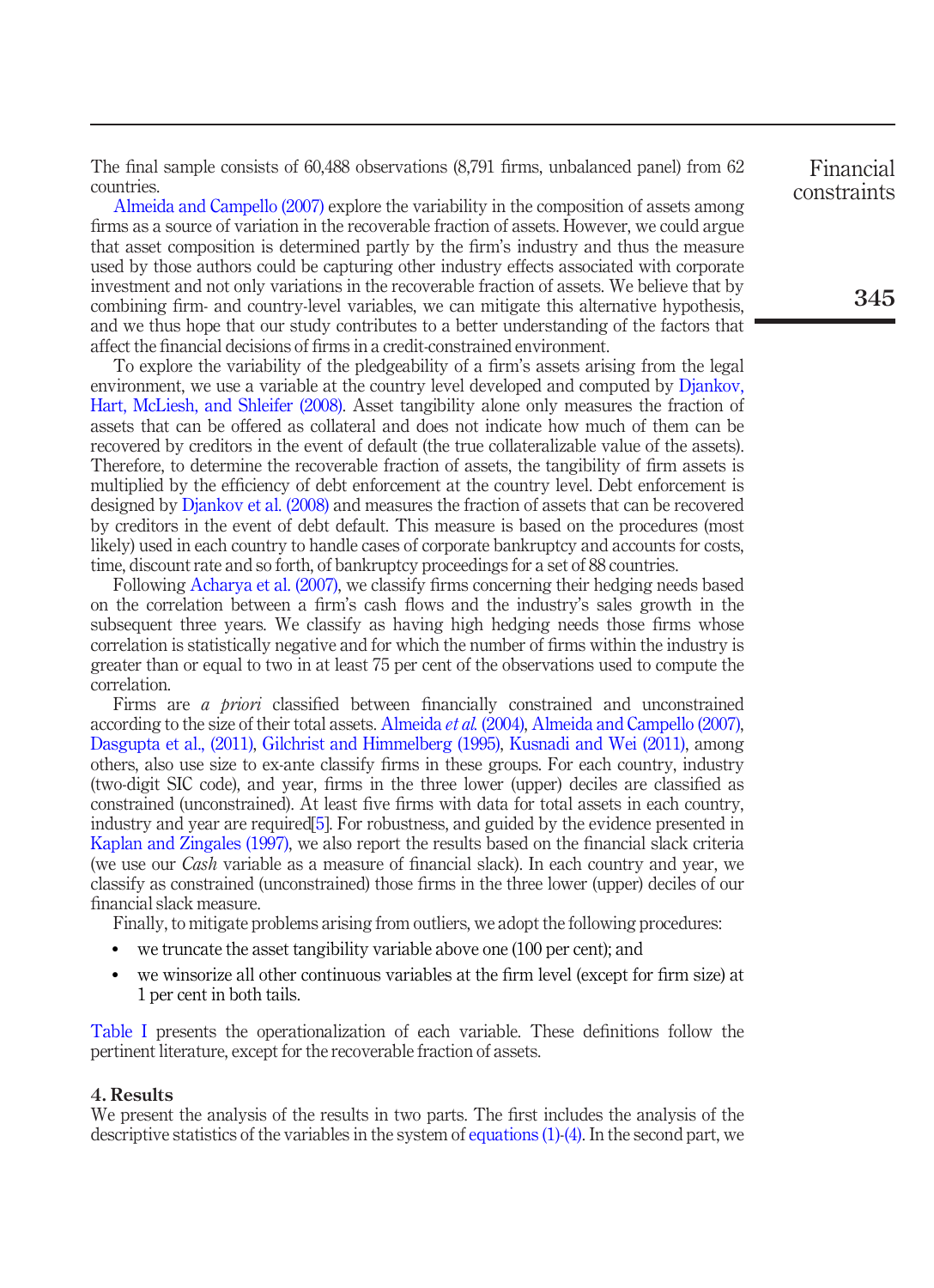| <b>RAUSP</b><br>55,3                       | Variable                                        | Formula/operationalization                                                                                        | Compustat item                                                       |
|--------------------------------------------|-------------------------------------------------|-------------------------------------------------------------------------------------------------------------------|----------------------------------------------------------------------|
|                                            | Investment in physical<br>capital $(I)$         | Capital expenditures/Total assets                                                                                 | $\text{capx}/\text{at}$                                              |
|                                            | Change in cash<br>holdings $(\Delta Cash)$      | Change in Cash/Total Assets                                                                                       | $\Delta$ che/at                                                      |
|                                            | Dividends $(Div)$                               | Dividends/Total assets                                                                                            | dvt/at                                                               |
| 346                                        | Change in debt<br>$(\Delta \textit{Debt})$      | Change in Short- and Long-Term Debt/Total Assets                                                                  | $\Delta$ (dlc + dltt)/at                                             |
|                                            | Change in net working<br>capital $(\Delta NWC)$ | Change in (Current Assets less Cash minus Current<br>Liabilities less Short-Term Debt)/Total Assets               | $\Delta((\text{act}-\text{che})-(\text{lct}-\text{dlc}))$<br>at.     |
|                                            | Capital stock $(K)$                             | Net fixed assets/Total assets                                                                                     | ppent/at                                                             |
|                                            | Cash holdings $(Cash)$                          | Cash/Total assets                                                                                                 | che/at                                                               |
|                                            | Debt stock $(\textit{Debt})$                    | Short- and Long-Term debt/Total assets                                                                            | $(dlc + dltt)/at$                                                    |
|                                            | Tobin's $Q(Q)$                                  | Market value of Assets/Total Assets                                                                               | $(at + csho \times prec_f - ceq$<br>- txdb)/at                       |
|                                            | Cash flows $(CF)$                               | (Earnings before Extraordinary Items $+$<br>Depreciation)/Total Assets                                            | $(\text{ib} + \text{dp})/\text{at}$                                  |
|                                            | Recoverable fraction of<br>assets $(RFA)$       | $(Cash + Accounts receiveable + Inventories + Net)$<br>fixed assets)/total assets $\times$ EffDebtEnforc          | $(che + rect + invt +$<br>ppent)/at $\times$<br><b>EffDebtEnforc</b> |
|                                            | Size (Size)<br>Hedging needs $(HN)$             | Natural log of total assets<br>See text                                                                           | Ln(at)                                                               |
| Table I.<br>Variable<br>operationalization | Operational risk $(Risk)$                       | Return on Assets (ROA) standard deviation. Moving<br>window from $t-5$ to $t+2$ , with at least 3<br>observations | $ROA = oibdp/at$                                                     |

<span id="page-7-0"></span>analyze and discuss the main results of the estimation of the system of equations. Several robustness tests were conducted, and the results remained the same (qualitatively). These additional tests are available upon request.

#### 4.1 Descriptive statistics

Given the role of the efficiency of debt enforcement in this study, we highlight the relation of this variable with the asset tangibility variable. In countries such as Turkey, Brazil and Venezuela, where the average asset tangibility is higher than the overall mean, the recoverable fractions of such assets are, on average, only 5.7, 11.3 and 11.9 per cent, respectively. Therefore, even though the firms in these countries have, on average, greater levels of asset tangibility than their peers in other countries, the fraction of assets that could be recovered by creditors in a possible default of the firm is minimal.

These examples, though specific, are not exceptions, as can be noted in [Figure 1](#page-8-0), which presents a scatter plot of the efficiency of debt enforcement and average asset tangibility, together with a trend line. As can be seen, there is a negative linear relationship between these variables that is confirmed by the negative slope coefficient of the trend line (statistically significant at 1 per cent). This inverse relation suggests that, in studies involving firms from different countries, measuring the pledgeability of assets using tangibility alone could lead to serious measurement errors.

[Table II](#page-9-0) presents the descriptive statistics calculated separately for the following subsamples[[6](#page-14-16)]: firms classified as unconstrained, firms classified as constrained, and both types (total). From these statistics, we can ascertain the differences between the groups of firms regarding the main variables. By comparing the actual differences with those expected (based on theory), we can evaluate the effectiveness of our classification criteria.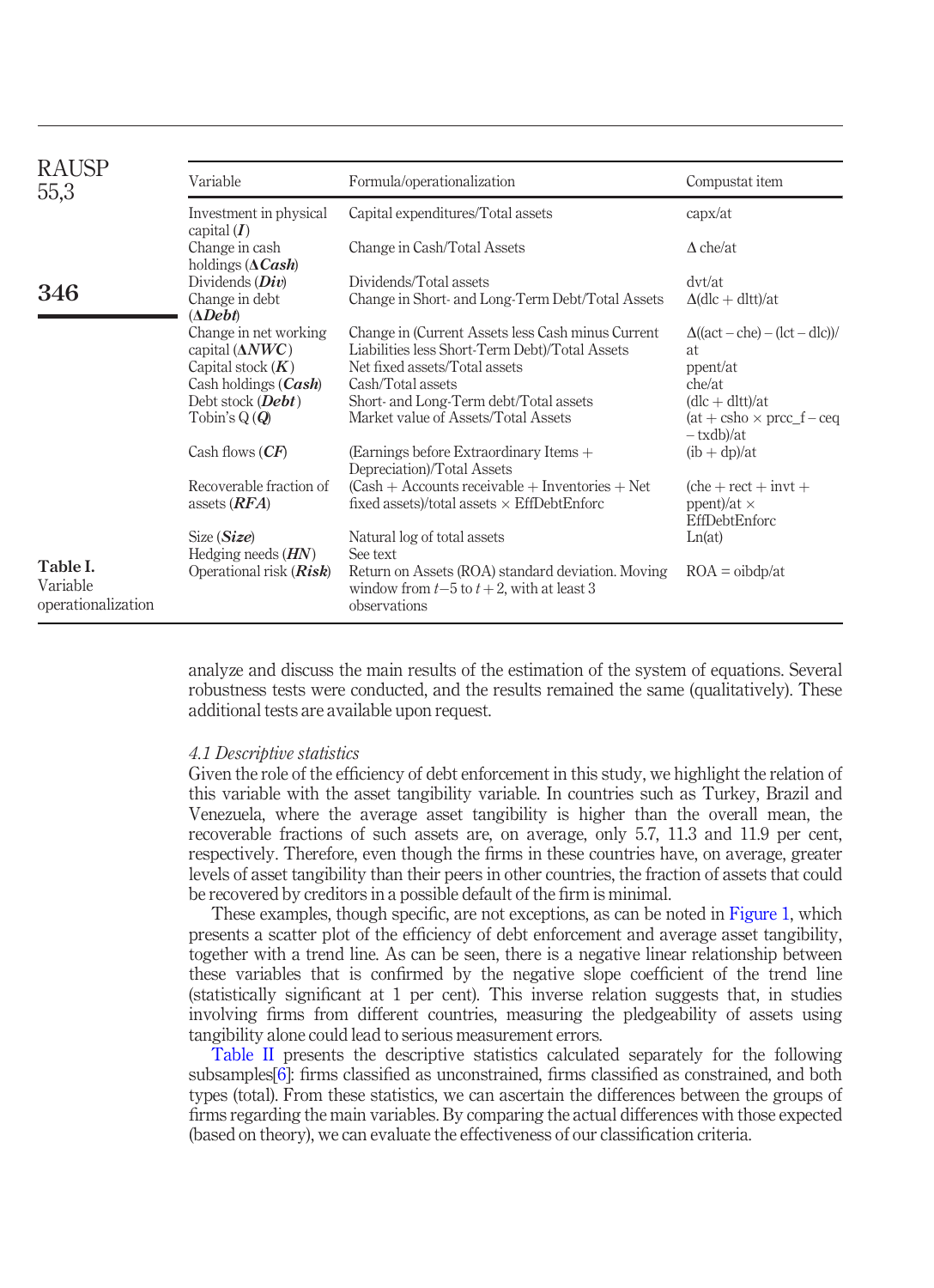

<span id="page-8-0"></span>According to the models of [Acharya](#page-14-1) et al. (2007) and [Almeida and Campello \(2007\),](#page-14-2) all being held constant, unconstrained firms tend to invest more, pay higher dividends and maintain lower cash holdings. Consistent with expectations, there are statistically significant differences between the two groups of firms in terms of the investment  $(l)$ , dividend  $(Div)$ and cash holding (Cash) variables.

[Almeida, Campello, and Weisbach \(2011\)](#page-14-17) show that financial constraints on future investments could distort the constrained firm's current investment policy. Such constraints lead firms to prefer investments with lower payback, less risk, greater liquidity and greater collateralizable value. The differences observed between the two groups of firms regarding investment in physical capital  $(K)$  and the recoverable fraction of assets  $(RFA)$  are consistent with this view.

[Almeida](#page-14-17) et al. (2011) also argue that the potential impact of high debt on future financing costs can distort current investments, creating an additional cost of borrowing. Thus, constrained firms tend to use debt more conservatively *vis-à-vis* unconstrained firms. The differences observed between the groups of firms concerning debt stock (Debt) corroborate this prediction.

Regarding the remaining variables, there are also statistically significant differences between the two groups. These differences can generally be explained based on the theories, and empirical evidence discussed so far. Before concluding this analysis, we underline that the observed differences are consistent with the differences expected between firms with differential access to credit, suggesting that the adopted criterion is appropriate.

#### 4.2 Main results

[Table III](#page-10-0) shows the results for the estimations of the system (1)-(4) using the minimum chisquared generalized method of moments (GMM) estimator (GMM3SLS). We present our results in four columns, with two columns for each group, unconstrained and constrained firms. Columns I and II refer to the firm size and financial slack criteria, respectively.

Consider the results for the endogenous variables included among the explanatory ones for each equation and the variation in net working capital. Among these variables, four are representative of the use of funds – investment in fixed assets, demand for liquidity, dividends and changes in net working capital – and one is representative of the source of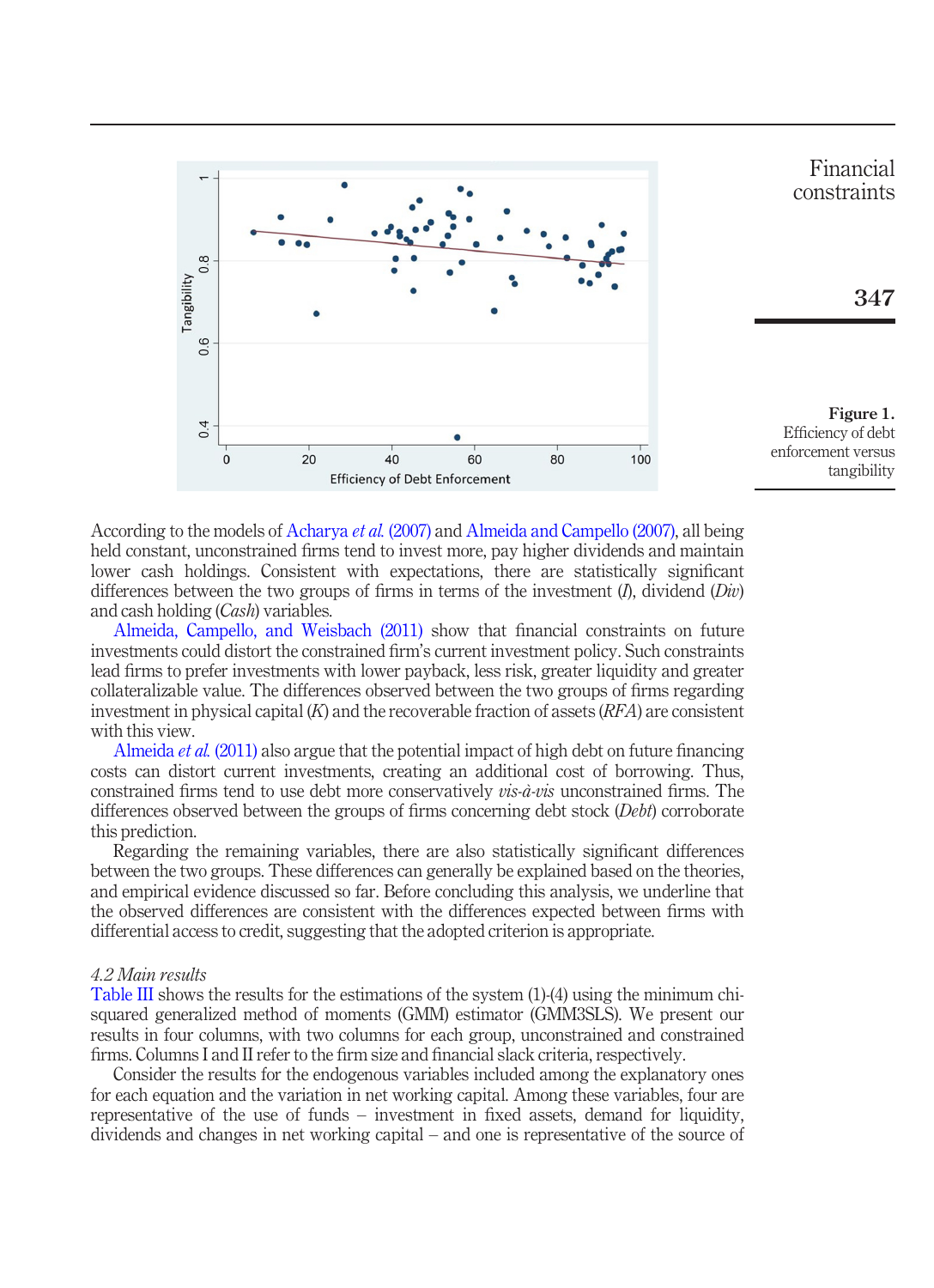<span id="page-9-0"></span>

| <b>RAUSP</b><br>55,3                                                                               | Risk         | $-0.030$<br>0.052<br>0.067<br>0.037                        | 0.046<br>$-0.017$<br>0.036<br>0.029                        | 0.064<br>0.052<br>0.031                                |                                                                                                                                                                                                                                                                                                                                                                            |
|----------------------------------------------------------------------------------------------------|--------------|------------------------------------------------------------|------------------------------------------------------------|--------------------------------------------------------|----------------------------------------------------------------------------------------------------------------------------------------------------------------------------------------------------------------------------------------------------------------------------------------------------------------------------------------------------------------------------|
|                                                                                                    | Ě            | 0.210<br>0.182<br>0.028<br>0.196                           | 0.000<br>0.000<br>0.000<br>0.000                           | 0.386<br>0.407                                         |                                                                                                                                                                                                                                                                                                                                                                            |
| 348                                                                                                | Size         | 4.499<br>7.700<br>6.100<br>3.201                           | 7.618<br>3.098<br>5.728<br>4.521                           | 1.340<br>0.845                                         |                                                                                                                                                                                                                                                                                                                                                                            |
|                                                                                                    | RFA          | 0.612<br>$-0.092$<br>0.703<br>0.658                        | 0.644<br>0.763<br>0.710<br>$-0.120$                        | 0.173<br>0.181                                         |                                                                                                                                                                                                                                                                                                                                                                            |
|                                                                                                    | 5            | 0.078<br>0.056<br>0.034<br>0.044                           | 0.016<br>0.079<br>0.063<br>0.072                           | 0.142<br>0.074<br>0.115                                |                                                                                                                                                                                                                                                                                                                                                                            |
|                                                                                                    | ♂            | $1.502$<br>1.564<br>0.062<br>1.533                         | 0.174<br>1.264<br>1.090<br>1.187                           | $\begin{array}{c} 0.973 \\ 1.178 \\ 1.081 \end{array}$ |                                                                                                                                                                                                                                                                                                                                                                            |
|                                                                                                    | Debt         | 0.248<br>0.205<br>0.043<br>0.226                           | 0.239<br>0.169<br>0.208<br>0.070                           | 0.165<br>0.185<br>0.176                                |                                                                                                                                                                                                                                                                                                                                                                            |
|                                                                                                    | Cash         | 0.123<br>0.152<br>$-0.028$<br>0.137                        | 0.019<br>0.088<br>0.107<br>0.096                           | 0.119<br>0.152<br>0.137                                |                                                                                                                                                                                                                                                                                                                                                                            |
|                                                                                                    | K            | 0.310<br>0.323<br>0.317<br>$-0.014$                        | 0.288<br>0.306<br>$-0.018$<br>0.298                        | 0.166<br>0.159<br>0.163                                |                                                                                                                                                                                                                                                                                                                                                                            |
|                                                                                                    | <b>ANWC</b>  | 0.002<br>0.002<br>0.000<br>0.004                           | 0.003<br>0.003<br>0.000<br>0.003                           | 0.056<br>0.082<br>0.070                                |                                                                                                                                                                                                                                                                                                                                                                            |
|                                                                                                    | <b>ADebt</b> | 0.005<br>0.006<br>0.000<br>0.011                           | 0.000<br>$-0.001$<br>$-0.001$<br>$-0.001$                  | 0.086<br>0.094<br>0.090                                |                                                                                                                                                                                                                                                                                                                                                                            |
|                                                                                                    | Ďiv          | 0.014<br>$0.002$<br>0.013<br>0.011                         | $0.008\,$<br>0.006<br>$0.004$<br>0.004                     | 0.018<br>$0.021$<br>$0.020$                            |                                                                                                                                                                                                                                                                                                                                                                            |
|                                                                                                    | <b>ACash</b> | 0.006<br>$-0.006$<br>0.012<br>0.000                        | 0.000<br>0.002<br>0.002<br>0.001                           | 0.089<br>0.078<br>0.064                                |                                                                                                                                                                                                                                                                                                                                                                            |
|                                                                                                    | I            | 0.050<br>0.050<br>0.001<br>0.051                           | 0.036<br>0.006<br>0.039<br>0.041                           | 0.039<br>0.046<br>0.043                                |                                                                                                                                                                                                                                                                                                                                                                            |
|                                                                                                    | Sample       | Unconstrained<br>Constrained<br><i>Difference</i><br>Total | Unconstrained<br>Constrained<br><i>Difference</i><br>Total | Unconstrained<br>Constrained<br>Total                  |                                                                                                                                                                                                                                                                                                                                                                            |
| Table II.<br>Descriptive statistics<br>of the variables in<br>the system of<br>equations $(1)-(4)$ | Statistic    | $Panel\,A$ Mean                                            | Panel B<br>Median                                          | Panel C<br>Standard Deviation                          | Notes: The row Difference is the difference between the averages in Panel A (medians in Panel B) of the two groups of firms, unconstrained and constrained. The<br>values in bold indicate rejection of the null hypothesis of the equality of means (medians) at the 1% level according to Student's bi-caudal <i>t</i> -test in Panel A (Kruskal–Wallis test in Panel A) |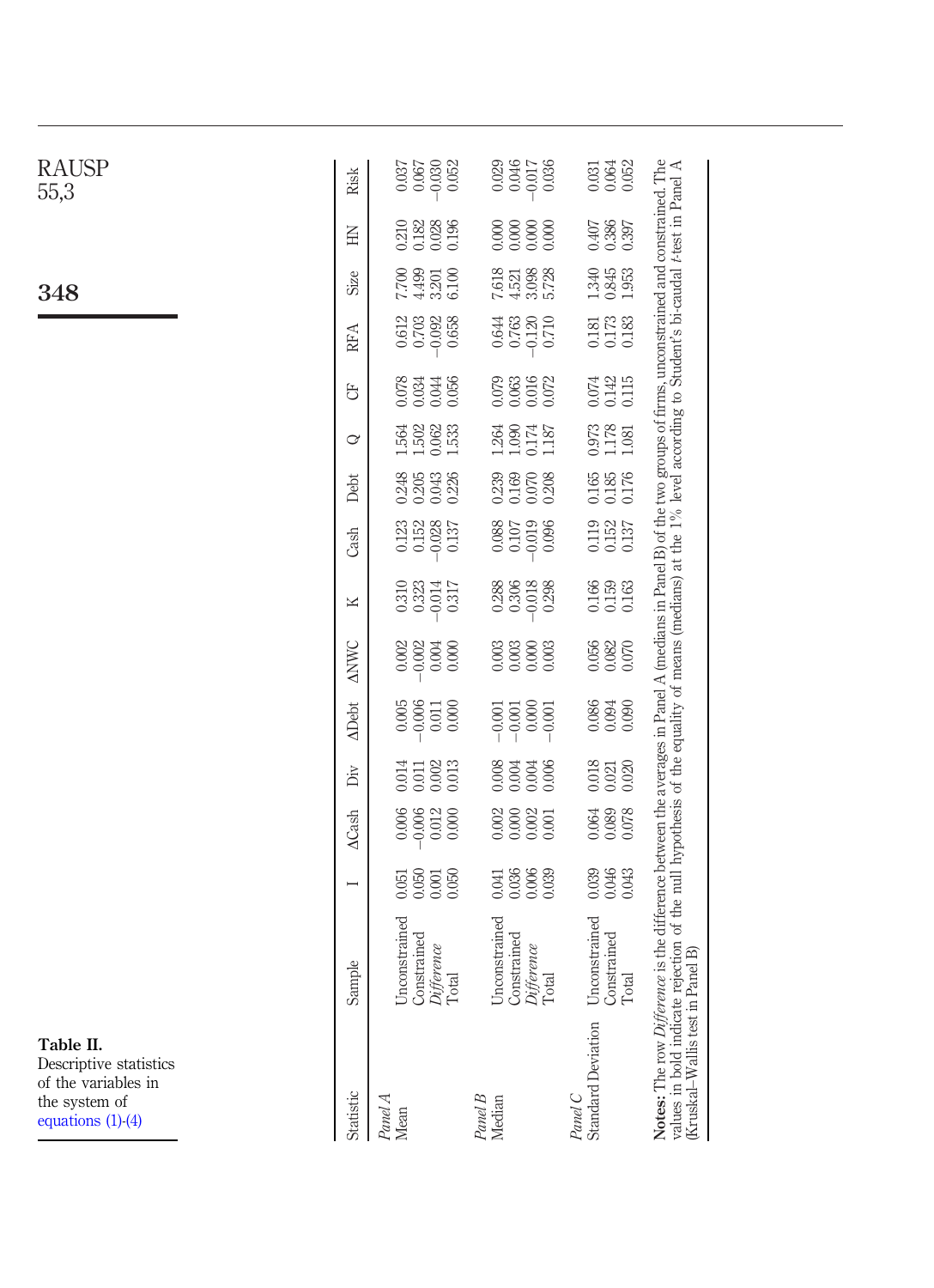|                                                                                                                                                                                                                                        |                       | Unconstrained                                                              | Constrained         |                      | Financial                                |
|----------------------------------------------------------------------------------------------------------------------------------------------------------------------------------------------------------------------------------------|-----------------------|----------------------------------------------------------------------------|---------------------|----------------------|------------------------------------------|
| Explanatory variables                                                                                                                                                                                                                  | I                     | $\mathcal{I}$                                                              | I                   | $\mathbf{I}$         | constraints                              |
| Panel A: Investment equation $-I(t)$                                                                                                                                                                                                   |                       |                                                                            |                     |                      |                                          |
| $\Delta$ Cash (t)                                                                                                                                                                                                                      | $0.0189***$ (2.61)    | 0.0001(0.01)                                                               | $-0.0381***(-4.42)$ | $-0.1593***(-11.58)$ |                                          |
| Div(t)                                                                                                                                                                                                                                 | 0.0253(0.40)          | $-0.1683***(-2.82)$                                                        | $-0.1397*(-1.72)$   | $0.3260***$ (3.01)   |                                          |
| $\Delta$ Debt (t)                                                                                                                                                                                                                      | $0.0867***$ (11.74)   | $0.0612***$ (7.55)                                                         | $0.1411***$ (16.31) | $0.1442***$ (16.66)  |                                          |
| $\triangle NWC(t)$                                                                                                                                                                                                                     | $-0.0309***(-4.52)$   | $-0.0029(-0.56)$                                                           | $-0.0632***(-9.23)$ | $-0.1137***(-14.42)$ | 349                                      |
| $Q(t-1)$                                                                                                                                                                                                                               | $0.0024***$ (7.76)    | $0.0028***$ (11.17)                                                        | $0.0044***$ (10.70) | $0.0058***$ (7.84)   |                                          |
| CF(t)                                                                                                                                                                                                                                  | $-0.0076(-0.84)$      | $-0.0166*(-1.73)$                                                          | 0.0033(0.25)        | 0.0162(1.36)         |                                          |
| RFA(t)                                                                                                                                                                                                                                 | $0.0731***$ (19.97)   | $0.1032***$ (26.49)                                                        | $0.1242***$ (21.36) | $0.0907***$ (15.25)  |                                          |
| $CF \times RFA$ (t)                                                                                                                                                                                                                    | $0.0725***$ (5.24)    | $0.0409***$ (3.22)                                                         | $0.0641***$ (3.63)  | $0.0889***$ (4.92)   |                                          |
| Adj. $R$ -squared                                                                                                                                                                                                                      | 14.3%                 | $11.0\%$                                                                   | $17.5\%$            | $19.1\%$             |                                          |
| Panel B: liquidity demand equation $-\Delta$ Cash (t)                                                                                                                                                                                  |                       |                                                                            |                     |                      |                                          |
| I(t)                                                                                                                                                                                                                                   | $3.2772***$ (13.81)   | $3.7850***$ (14.04)                                                        | $0.9198***$ (7.21)  | $0.1285***$ (4.04)   |                                          |
| Div(t)                                                                                                                                                                                                                                 | $-0.4359 - (1.57)$    | 0.1756(0.59)                                                               | 0.3180(1.53)        | 0.0227(0.38)         |                                          |
| $\Delta$ Debt (t)                                                                                                                                                                                                                      | $-0.2042***(-5.63)$   | $-0.0171(-0.36)$                                                           | 0.0210(0.74)        | 0.0022(0.32)         |                                          |
| $\triangle NWC(t)$                                                                                                                                                                                                                     | $-0.1315***(-4.72)$   | $-0.3284***(-14.02)-0.2257***(-13.44)$                                     |                     | 0.0077(1.40)         |                                          |
| CF(t)                                                                                                                                                                                                                                  | $0.0607***$ (2.76)    | $0.2992***$ (14.55)                                                        | $0.2262***$ (16.57) | $0.0207***$ (4.68)   |                                          |
| $CF \times HN(t)$                                                                                                                                                                                                                      | $-0.0503*(-1.79)$     | $-0.0701$ <sup>**</sup> (-2.34)                                            | $-0.0188(-0.78)$    | 0.0092(1.22)         |                                          |
| Adj. $R$ -squared                                                                                                                                                                                                                      | $-167.4\%$            | $-83.3\%$                                                                  | $12.1\%$            | 74.2%                |                                          |
| Panel C: dividend equation $-Div(t)$                                                                                                                                                                                                   |                       |                                                                            |                     |                      |                                          |
| I(t)                                                                                                                                                                                                                                   | $0.1022***$ (4.41)    | 0.0302(1.56)                                                               | $0.0611***$ (3.91)  | $0.0530***$ (3.36)   |                                          |
| $\Delta$ Cash (t)                                                                                                                                                                                                                      | $-0.0124***(-4.29)$   | $-0.0103***(-5.02)$                                                        | $-0.0083***(-2.30)$ | $-0.0135***(-3.01)$  |                                          |
| $\Delta$ Debt (t)                                                                                                                                                                                                                      | 0.0040(1.14)          | $0.0069*$ (1.84)                                                           | 0.0025(0.59)        | $0.0190***$ (5.53)   |                                          |
| $\triangle NWC(t)$                                                                                                                                                                                                                     | $-0.0142***(-5.70)$   | $-0.0152***(-6.35)$                                                        | $-0.0095***(-3.29)$ | $-0.0158***(-5.47)$  |                                          |
| CF(t)                                                                                                                                                                                                                                  | $0.0162$ *** $(8.14)$ | $0.0160***$ (9.87)                                                         | $0.0114***$ (5.07)  | $0.0203***$ (9.03)   |                                          |
| Adj. $R$ -squared                                                                                                                                                                                                                      | $11.8\%$              | $10.6\%$                                                                   | $8.3\%$             | $7.3\%$              |                                          |
| Panel D: debt equation $-\Delta$ Debt (t)                                                                                                                                                                                              |                       |                                                                            |                     |                      |                                          |
| I(t)                                                                                                                                                                                                                                   | $0.9362***$ (4.84)    | $-0.1464(-1.11)$                                                           | $-0.1106(-0.86)$    | 0.0754(0.40)         |                                          |
| $\Delta$ Cash (t)                                                                                                                                                                                                                      | $0.1815***$ (7.41)    | $0.0940$ *** (7.62)                                                        | $0.2094***$ (10.48) | $0.2753***$ (6.44)   |                                          |
| Div(t)                                                                                                                                                                                                                                 | $1.2065***(6.90)$     | $0.3433***$ (2.58)                                                         | 0.2294(1.17)        | $1.6464***$ (5.21)   | Table III.                               |
| $\triangle NWC(t)$                                                                                                                                                                                                                     | $0.5001$ *** (29.99)  | $0.2458***$ (19.49)                                                        | $0.4253***$ (29.51) | $0.5924***$ (36.73)  | Results of the                           |
| CF(t)                                                                                                                                                                                                                                  |                       | $-0.2587***(-13.82)-0.1523***(-12.59)-0.2613***(-18.39)-0.3322***(-17.60)$ |                     |                      | estimation of the                        |
| $CF \times HN(t)$                                                                                                                                                                                                                      | $-0.0439 - (1.14)$    | $-0.0179(-0.77)$                                                           | 0.0160(0.59)        | 0.0085(0.25)         | system of equations                      |
| Adj. R-squared                                                                                                                                                                                                                         | $30.5\%$              | 27.7%                                                                      | 34.8%               | $40.6\%$             | by the minimum chi-                      |
| Notes: We only report the coefficients for the main variables (complete tables are available upon request).                                                                                                                            |                       |                                                                            |                     |                      | squared estimator<br>(GMM3SLS) after the |
| The t-statistics are in brackets. The superscripts ***, ** and * denote statistical significance at the 1, 5 and<br>$10\%$ levels, respectively Columns L and II refer to the firm size and financial slack criteria, respectively See |                       |                                                                            |                     |                      | within                                   |

[Table I](#page-7-0) for details on the computation of the variables included in the regressions. In total, 60,488 transformation of the 10% levels, respectively. Columns I and II refer to the firm size and financial slack criteria, respectively. See observations (8,791 firms, unbalanced panel) from 62 countries

<span id="page-10-0"></span>data

funds – the issuance of new debt. For constrained firms, the prediction is that in the equations that represent the use of funds, the other variables representing this category will have negative coefficients, as such variables compete for scarce resources, while the variable representing the source of funds will have a positive coefficient, as the increased availability of external funds enables higher expenditures. The results generally confirm this expectation and just a few qualitative differences are observed between the classification criteria.

For unconstrained firms, the expectation is that, in the equations that represent the use of funds, neither the variables representing that category nor the variable representing the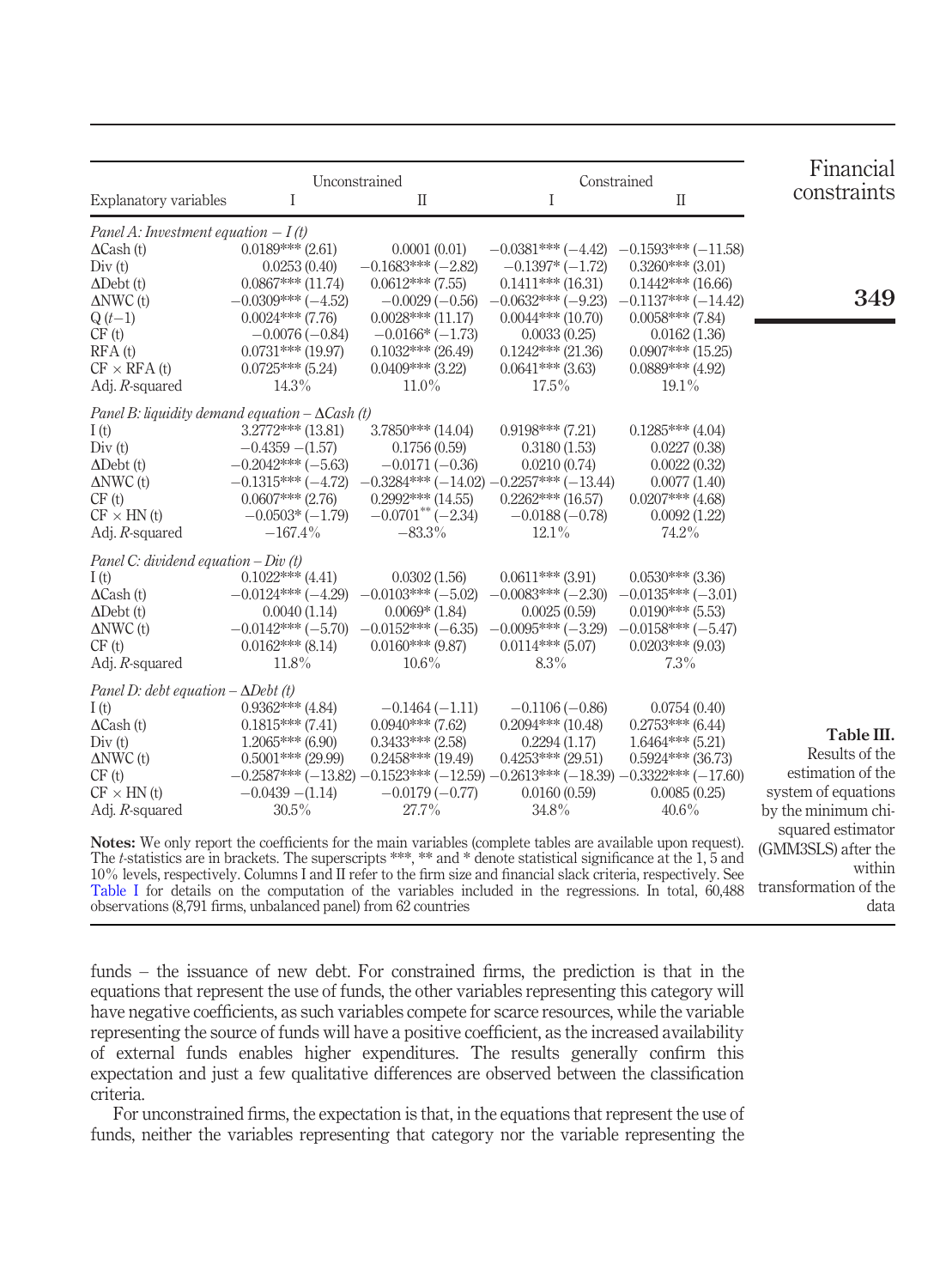source of funds will have statistically significant coefficients. The results, however, do not confirm this expectation. In most cases, the sign of the coefficient of these variables is consistent with the expected behavior of financially constrained firms. For example, in the equation for investments in fixed assets, the issuance of new debt has a positive coefficient, indicating that increases in the availability of external funds relax the investment restrictions of such firms. Still, in the investment equation, the change in net working capital has a negative coefficient (firm size criterion), suggesting that these variables compete for scarce resources.

As for the equation for the issuance of new debt, the expectation is that the variables representing the use of funds have positive coefficients for both groups of firms, since increases in these variables require more funding, regardless of the firm's financial situation. Except for investments in fixed assets and dividends in the case of constrained firms, such expectations are confirmed. The exceptions could suggest that increases in investments and dividends are funded largely by other sources, mainly internal, given the high cost of external financing for this group.

Let's focus on our three research hypotheses. According to  $H1$ , the sensitivity of investment to cash flows should be positive and increasing in the recoverable fraction of assets for constrained firms and zero for unconstrained firms. The sensitivity of investment to cash flows is computed for various values of the distribution of the recoverable fraction of the assets. These results are not reported but are available upon request.

The sensitivity of investment to cash flows is positive and statistically significant at the 1 per cent level for the constrained group. Moreover, the coefficients of the interaction between cash flows and the recoverable fraction of assets are positive and statistically significant at the 1 per cent level, suggesting that the sensitivity of investment to cash flows is increasing in the recoverable fraction of assets for this group of firms. All these results support  $H1$ .

Qualitatively similar results are found for the unconstrained group. Except for the lower levels of the recoverable fraction of assets under the financial slack criteria, the sensitivity of investment to cash flows is positive and statistically significant (at the 5 per cent level at most) for this group of firms. The coefficients of the interaction between cash flows and the recoverable fraction of assets are positive and statistically significant at the 1 per cent level, suggesting that the sensitivity of investment to cash flows is increasing in the recoverable fraction of assets for the group of unconstrained firms. This evidence does not corroborate that presented by [Almeida and Campello \(2007\)](#page-14-2) in a sample of US firms.

For unconstrained firms, the sensitivity of investment to cash flows is expected to be zero. The results, however, indicate that such firms behave similarly to firms classified as financially constrained. One explanation for this fact is that cash flow signals changes in the marginal productivity of capital that are not properly captured by the measures usually used for this purpose (Tobin's Q). However, based on the arguments presented by [Almeida](#page-14-2) [and Campello \(2007\)](#page-14-2), this alternative hypothesis could not explain the increasing sensitivity of investment to cash flows in the recoverable fraction of assets, unless the latter variable was also signalling changes in the marginal productivity of capital. Therefore, the most reasonable explanation seems to be that financial constraints are manifest in nearly all firms, possibly to different degrees. These results, therefore, suggest the rejection of H1. Despite this, our results regarding the sensitivity of investment to cash flows corroborate those of [Becker and Sivadasan \(2010\),](#page-14-10) [Francis](#page-14-11) et al. (2013) and [Islam and Mozumdar \(2007\),](#page-15-11) in cross-country settings.

Regarding the marginal effects of a one standard deviation change in cash flows on investment, there are differences between the two groups. Using the sensitivities calculated

RAUSP 55,3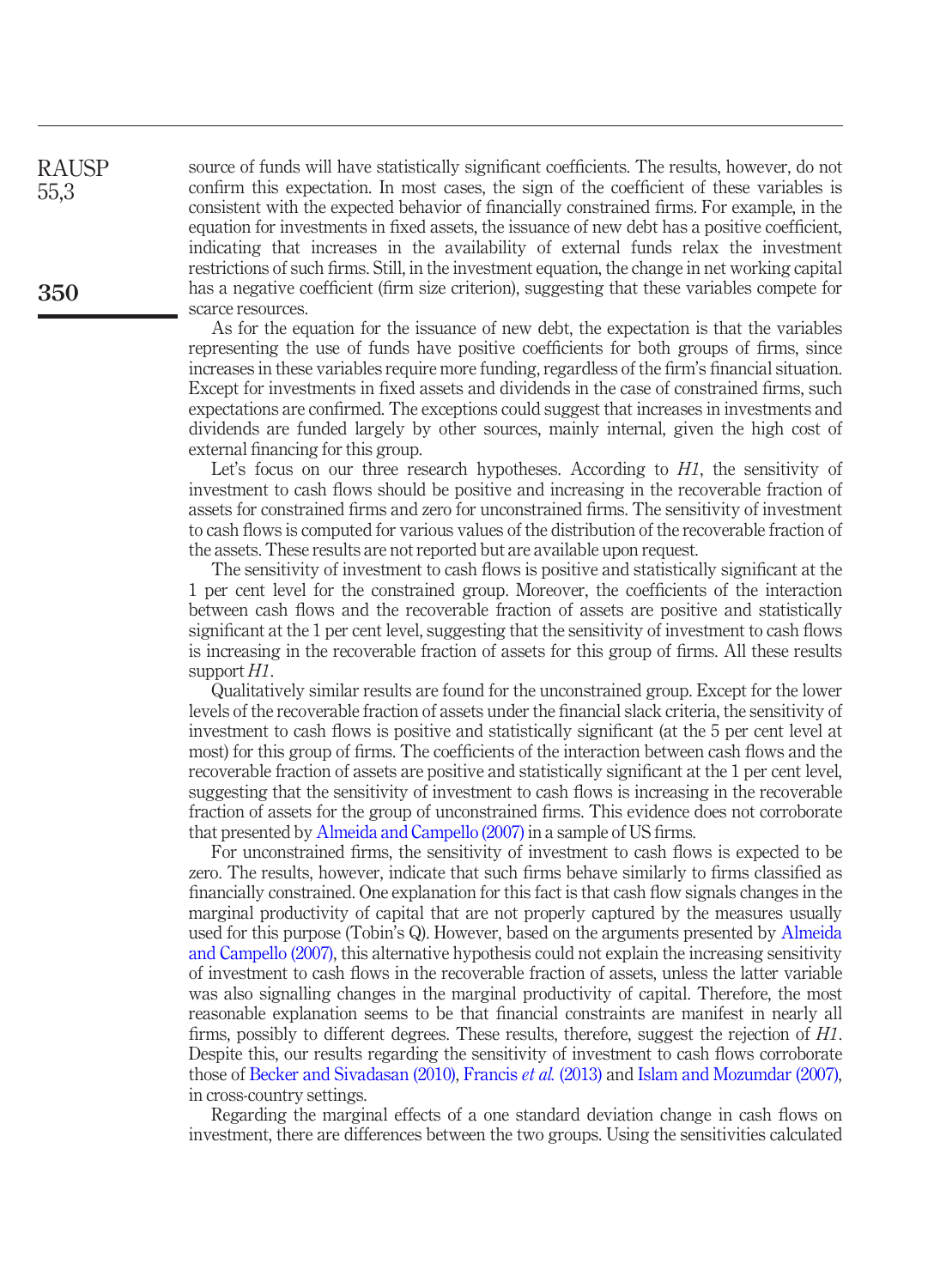in the median of the recoverable fraction of assets under the firm size classification criterion, these effects are 0.0029 for unconstrained firms, that is, approximately 7 per cent of the median value of the investment in this group and 0.0074 for constrained firms, that is, approximately 21 per cent of the median value of the investment in this group. These figures, therefore, suggest that the investments of firms classified as constrained are twice as sensitive to a variation in the availability of internal funds when compared with firms classified as unconstrained.

In the demand for liquidity equation, we expect that only constrained firms with high hedging needs demand liquidity. The results, however, do not support this expectation and the findings of [Acharya](#page-14-1) et al. (2007) and suggest that all firms classified as constrained require liquidity to ease restrictions on future investments.

For unconstrained firms, the expectation is that the cash flow sensitivity of cash will not be correlated with firm hedging needs. However, the coefficient of the interaction between cash flows and hedging needs is negative and statistically significant at the 10 per cent level (firm size) and the 5 per cent level (financial slack criterion), suggesting that the sensitivity of cash to cash flows varies with hedging needs. The results for both groups of firms thus suggest the rejection of  $H2$ . Again, our results are consistent with other cross-countries studies. [Khurana](#page-15-12) et al. (2006) and [Kusnadi and Wei \(2011\)](#page-15-13) also report evidence that the cash flow sensitivity of cash is positive for both groups of firms but higher for those classified as constrained.

Regarding the marginal effects on the demand for liquidity of a variation of one standard deviation in cash flows, there are substantial differences between the two groups of firms. Under the firm size classification criterion, this effect is 0.0321 for constrained firms, approximately 36 per cent of the standard deviation of the demand for liquidity in this group[\[7\]](#page-14-18). In the case of unconstrained firms, the marginal effect is 0.0045 for those with low hedging needs and 0.0008 for those with high hedging needs. These effects represent approximately 7 and 1.2 per cent, respectively, of the standard deviation of the demand for liquidity in this group of firms. Therefore, among firms classified as constrained, the demand for liquidity is more sensitive to variations in cash flows than among firms classified as unconstrained.

In the equation for the issuance of new debt, cash flows have a negative coefficient that is statistically significant at the 1 per cent level for both groups of firms. The interaction between cash flows and hedging needs has coefficients that are not statistically significant. These results indicate that, regardless of their financial situation and hedging needs, firms have a negative debt to cash flow sensitivity. For constrained firms, the prediction is that constrained firms with high hedging needs have a positive sensitivity of debt to cash flows. The results do not support this expectation and are in contrast to the findings presented by [Acharya](#page-14-1) *et al.* (2007) and suggest that there is no difference in the sensitivity of debt to cash flows between constrained firms with high and low hedging needs. The results for both groups of firms, although broadly consistent with the previous evidence, suggest the rejection of H3.

Regarding the marginal effects on the issuance of new debt of a one standard deviation change in cash flows, there is a substantial difference between the two groups. Under the firm size classification criterion, this effect is  $-0.0371$  for constrained firms, approximately 40 per cent of the standard deviation of the issuance of new debt in this group. In the case of unconstrained firms, the marginal effect is  $-0.0191$ , approximately 22 per cent of the standard deviation of the issuance of new debt in this group. These differences are in contrast to the results reported by [Almeida and Campello \(2010\)](#page-14-19), who suggest that the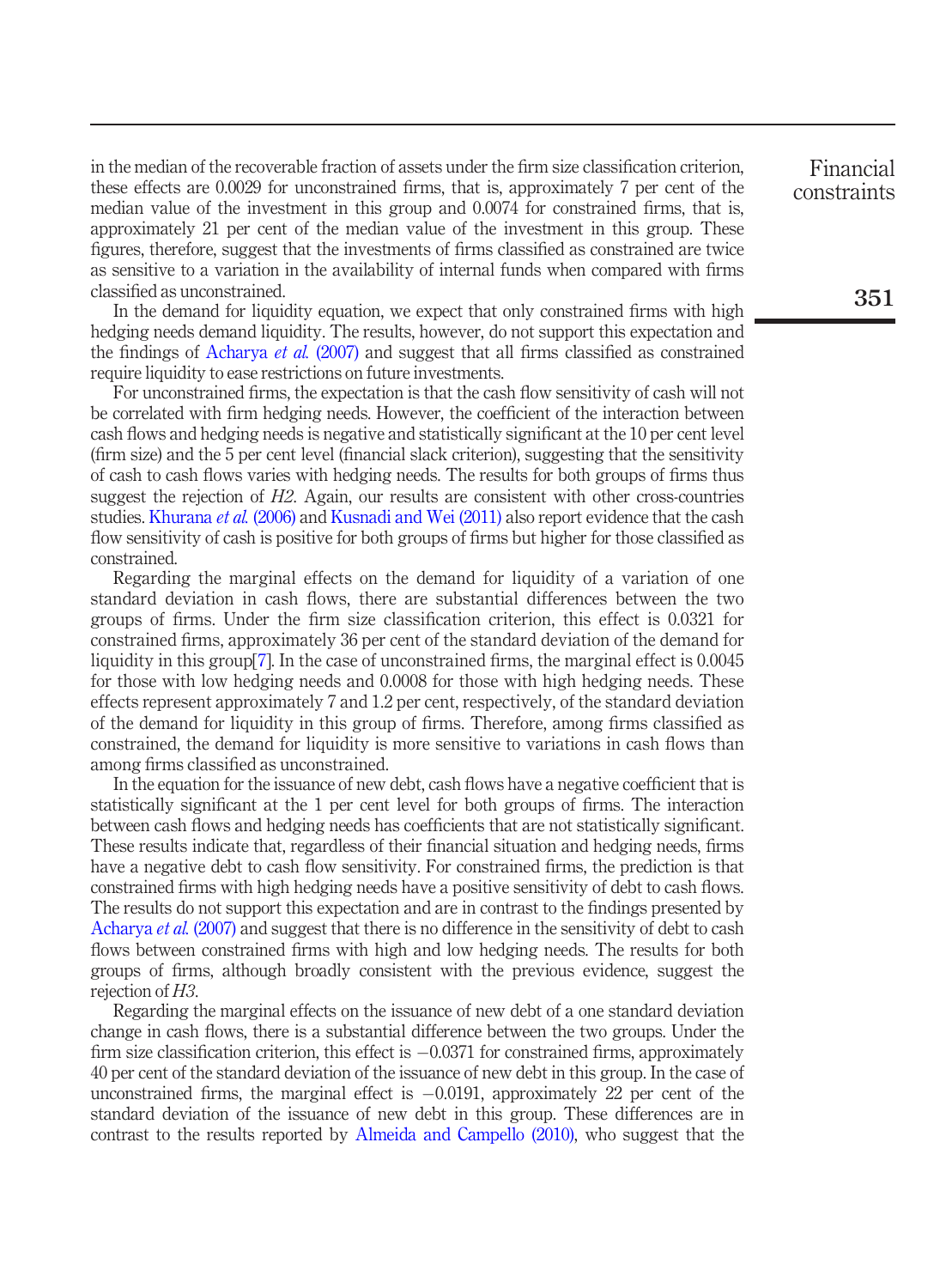relation between external financing and cash flows is more complementary in the case of financially constrained firms vis-à-vis unconstrained firms.

In short, our results suggest that financial constraints have a major impact on firms' financial decisions. Although we reject our hypotheses because the expected differences between the two groups of firms are not found, the implications regarding the impact of cash flows on firms' investment and cash decisions are partly confirmed. That is, the sensitivity of investment to cash flows is positive and increasing in the recoverable fraction of assets, and the cash flow sensitivity of cash is positive. The results therefore indicate that virtually all firms suffer from credit restrictions to some degree and are consistent with the previous cross-country studies of [Becker and Sivadasan \(2010\),](#page-14-10) [Francis](#page-14-11) et al. (2013), [Islam and](#page-15-11) [Mozumdar \(2007\)](#page-15-11), [Khurana](#page-15-12) et al. (2006) and [Kusnadi and Wei \(2011\)](#page-15-13).

#### 5. Concluding remarks

This study aims to empirically investigate the implications of the models developed by [Acharya](#page-14-1) et al. (2007) and [Almeida and Campello \(2007\)](#page-14-2) in a context of simultaneity among firms' financial decisions. To eliminate the alternative hypothesis that the sensitivity of investment to cash flows varies by industry and not by firms' asset tangibility, we use a sample of international firms in conjunction with a country-level measure developed by [Djankov](#page-14-14) et al. (2008). We believe that these advances provide original evidence regarding the credit multiplier at the firm level in a sample of firms from multiple countries.

To empirically investigate the implications proposed by [Acharya](#page-14-1) et al. (2007) and [Almeida and Campello \(2007\)](#page-14-2), we formulate three research hypotheses. The results suggest the rejection of the three hypotheses, as the expected differences between constrained and unconstrained firms are not confirmed.

Our results are consistent with the hypothesis that financial constraints distort the investment and financing policies of firms. To formulate policies that reduce these distortions, we emphasize the role of the availability of internal funds and the recoverable fraction of assets in easing financial constraints, thus allowing for greater investment on the part of firms. This result suggests that regulators should promote policies that reduce the dependence of corporate investment on internally generated cash flows.

Based on the literature and the findings of this study, regulatory bodies should promote:

- an environment with low-interest rates, as relatively high-interest rates amplify the effects of information problems in the credit market ([Stiglitz & Weiss, 1981\)](#page-15-1);
- a financial intermediation structure that provides for the greater flow of information among agents, to reduce information problems in the credit market [\(Greenwald](#page-15-2) et al.[, 1984\)](#page-15-2); and
- laws that allow creditors expeditious access to assets provided as collateral in lending operations, at low cost and with the best possible use of such assets [\(Djankov](#page-14-14) et al., 2008).

#### Notes

- <span id="page-13-0"></span>1. The list of countries included and the distribution of the observations in the final sample by country and year are available upon request.
- <span id="page-13-1"></span>2. For firms with higher hedging-needs,  $HN_i = 1$ .
- <span id="page-13-2"></span>3. Cross-country studies based on accounting data are always subject to the criticism regarding comparability of the financial statements. To mitigate this problem, we rely on Compustat's

RAUSP 55,3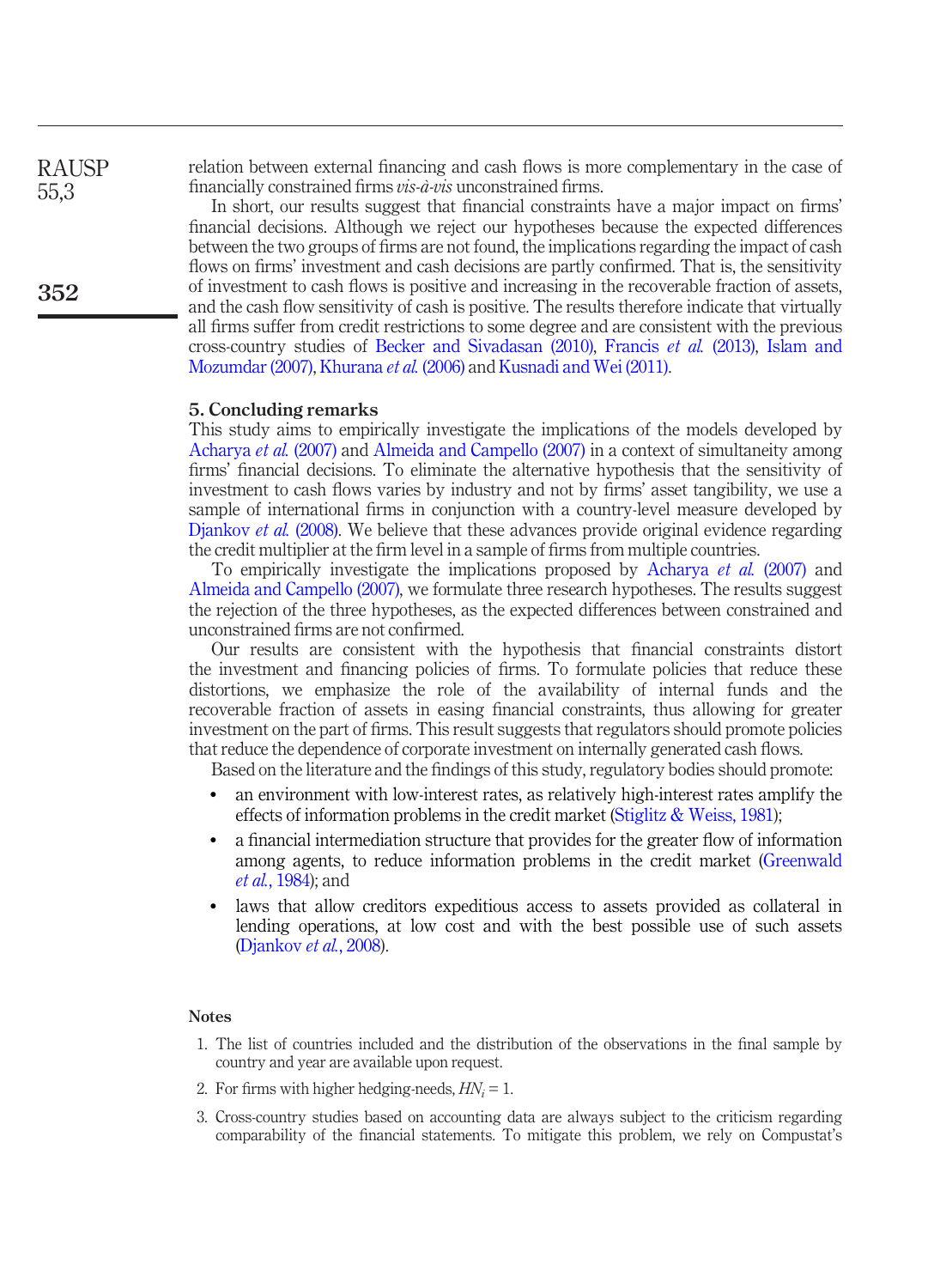thorough and comprehensive procedures for data standardization (Standard & Poor's, 2002). We thank an anonymous referee for this remark.

- <span id="page-14-13"></span>4. For Taiwan, the exchange rates are collected from the National Statistics, Republic of China (Taiwan) website [\(http://eng.stat.gov.tw/mp.asp?mp=5](http://eng.stat.gov.tw/mp.asp?mp=5)).
- <span id="page-14-15"></span>5. The distribution of observations by industry and financial status is available upon request.
- <span id="page-14-16"></span>6. For conciseness, we report only the results for the firm size classification criterion. The results for the financial slack criterion are similar and available upon request.
- <span id="page-14-18"></span>7. In the case of demand for liquidity and new debt issuance, the standard deviation is used for purposes of comparison, as the mean and median for these variables are very close to zero.

References

- <span id="page-14-0"></span>Abboud, L. (2018). AB InBev shares drop on earnings miss and dividend cut. Financial Times. Retrieved from <www.ft.com/content/9bdb2524-d818-11e8-a854-33d6f82e62f8>
- <span id="page-14-1"></span>Acharya, V. V., Almeida, H., & Campello, M. (2007). Is cash negative debt? A hedging perspective on corporate financial policies. Journal of Financial Intermediation, 16, 515–554.
- <span id="page-14-8"></span>Agliardi, E., Agliardi, R., & Spanjers, W. (2016). Corporate financing decisions under ambiguity: Pecking order and liquidity policy implications. Journal of Business Research, 69, 6012–6020.
- <span id="page-14-2"></span>Almeida, H. & Campello, M. (2007). Financial constraints, asset tangibility, and corporate investment. Review of Financial Studies, 20, 1429–1460.
- <span id="page-14-19"></span>Almeida, H. & Campello, M. (2010). Financing frictions and the substitution between internal and external funds. Journal of Financial and Quantitative Analysis, 45, 589-622.
- <span id="page-14-12"></span>Almeida, H., Campello, M., & Weisbach, M.S. (2004). The cash flow sensitivity of cash. The Journal of Finance, 59, 1777–1804.
- <span id="page-14-17"></span>Almeida, H., Campello, M., & Weisbach, M. S. (2011). Corporate financial and investment policies when future financing is not frictionless. Journal of Corporate Finance, 17, 675–693.
- <span id="page-14-9"></span>Baños-Caballero, S., García-Teruel, P. J., & Martínez-Solano, P. (2014). Working capital management, corporate performance, and financial constraints. Journal of Business Research, 67, 332–338.
- <span id="page-14-10"></span>Becker, B. & Sivadasan, J. (2010). The effect of financial development on the investment-cash flow relationship: Cross-country evidence from Europe. Journal of Economic Analysis and Policy, 10, 1–49.
- <span id="page-14-6"></span>Chang, X., Dasgupta, S., Wong, G., & Yao, J. (2014). Cash-flow sensitivities and the allocation of internal cash flow. Review of Financial Studies, 27, 3628–3657.
- <span id="page-14-5"></span>Cornwell, C., Schmidt, P., & Wyhowski, D. (1992). Simultaneous equations and panel data. *Journal of* Econometrics, 51, 151–181.
- <span id="page-14-7"></span>Dasgupta, S., Noe, T. H., & Wang, Z. (2011). Where did all the dollars go? The effect of cash flows on capital and asset structure. Journal of Financial and Quantitative Analysis, 46, 1259–1294.
- <span id="page-14-3"></span>Dhrymes, P. J. & Kurz, M. (1967). Investment, dividends, and external finance behavior of firms. In R., Ferber (Ed.), *Determinants of Investment Behavior* (pp. 427–485). New York, NY: NBER.
- <span id="page-14-14"></span>Djankov, S., Hart, O., McLiesh, C., & Shleifer, A. (2008). Debt enforcement around the world. *Journal of* Political Economy, 116, 1105–1149.
- <span id="page-14-4"></span>Fama, E. F. (1974). The empirical relationships between the dividend and investment decisions of firms. American Economic Review, 64, 304–318. [www.jstor.org/stable/1808884](http://dx.doi.org/www.jstor.org/stable/1808884)
- <span id="page-14-11"></span>Francis, B., Hasan, I., Song, L., & Waisman, M. (2013). Corporate governance and investment-cash flow sensitivity: Evidence from emerging markets. Emerging Markets Review, 15, 57–71.